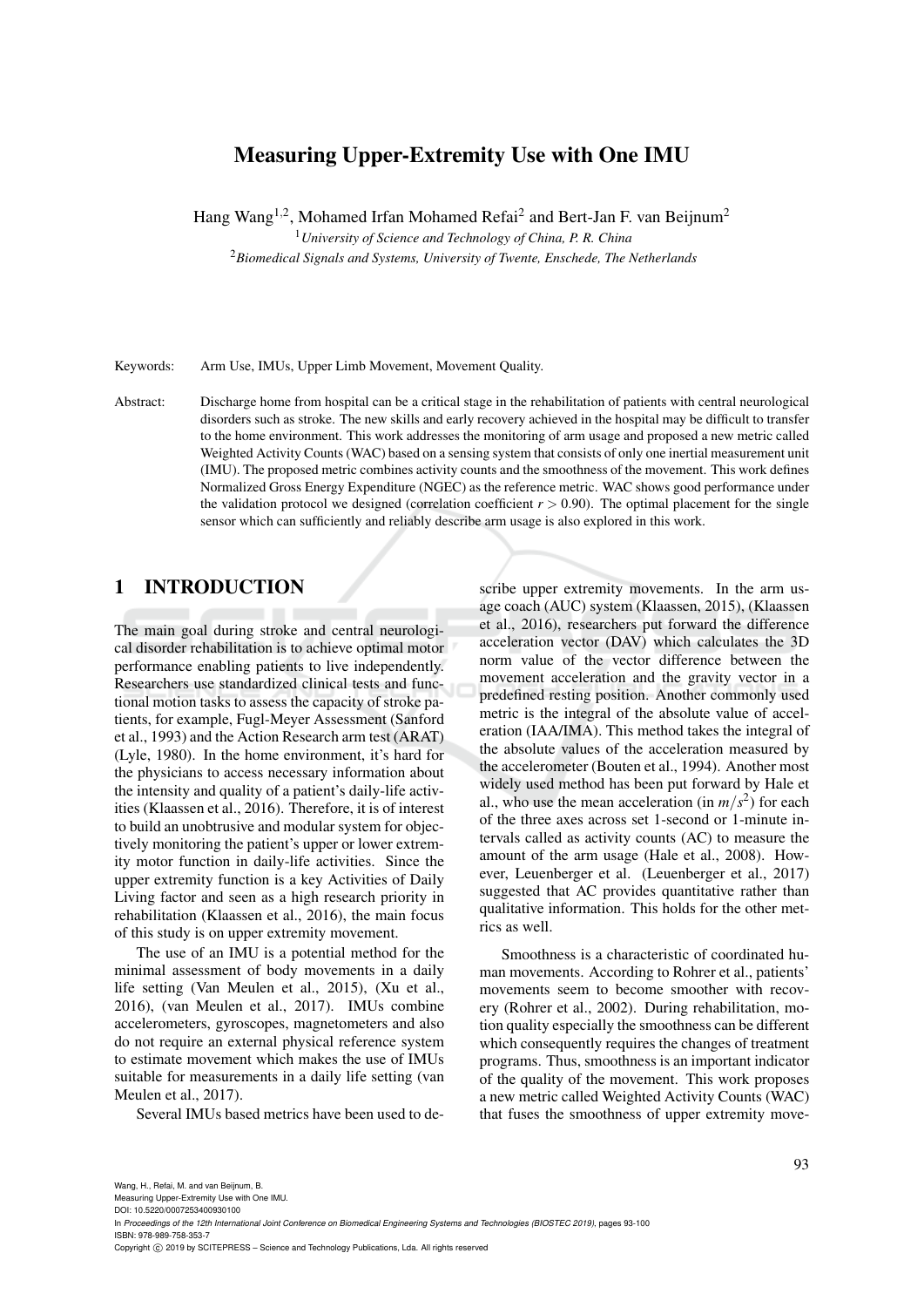

Figure 1: Protocol Phase One. (a) is the top-down view of the different position on the table with a participant seated on a stool. (b) is the overview of the different heights above the table with the subject standing in front of the table.

ments with the conventional AC. To investigate the new metric, an experiment with healthy subjects has been conducted.

This work defines a reference metric Normalized Gross Energy Consumption(NGEC) based on the law of conservation of mechanical energy: the mechanical energy is defined by the sum of the potential and kinetic energy. NGEC is also based on one sensor, and able to evaluate the gross arm usage. In this study, we validate the proposed metric as a measure of arm usage and compare it with other four state-of-the-art metrics.

The remainder of the paper is organized as follows: Section 2 describes the experiment protocol that was used to evaluate the metrics, the rationale of the WAC metric and the reference metric we proposed, and Section 3 provides the results of comparison among different metrics, Section 4 presents the discussion based on the experiments, and finally, conclusions are given in Section 5.

## 2 MATERIALS AND METHODS

This section comprises of the measurement configuration, two-phase experimental protocol and the processing procedure (including pre-processing, the calculation of the metrics and thereference metric).



Figure 2: Protocol Phase Two. (a) is the coordinate frame of all the experiments, (b) is the top view of horizontal task, the subject was in stable sitting position, and (c) is the top view of front & back task(z-axis), the subject was in stable sitting position. The black, yellow, green line in the figures represent the normal, light tremble and heavy tremble motion traces separately. Finally, (d) is the side view of vertical task, the subject was in stable standing position to avoid bending their upper body.

#### 2.1 Measurement Configurations

The device we used in our experiment is the Xsens MVN suit (Roetenberg et al., 2009). IMUs are placed over the entire body on different body segments. First, the body length, shoulder width, arm span and foot size of the subject are measured. Sensors are placed on the hands, wrists, upper arms, forearms, shoulders, sternum, chest, pelvis and head. Each sensor consists of a 3D accelerometer, gyroscope and magnetometer. Those data are collected and bundled with the use of MVN Studio at a frequency of 60 Hz. The Xsens Awinda protocol ensures real-time sending and receiving of data and handles data packet loss.

#### 2.2 Experimental Protocol

A total of 12 healthy subjects ( $24 \pm 4$  years old) volunteered to participate in the study. The data was collected in two phases as part of two separate studies. The first seven subjects were given the protocol Phase One and the other five were asked to perform Phase Two. The proposed protocol in our research has been approved by the ethical committee in University of Twente. All subjects filled in an informed consent before doing the experiments. The participants are asked to perform the following movements as seen in figure 1 (a):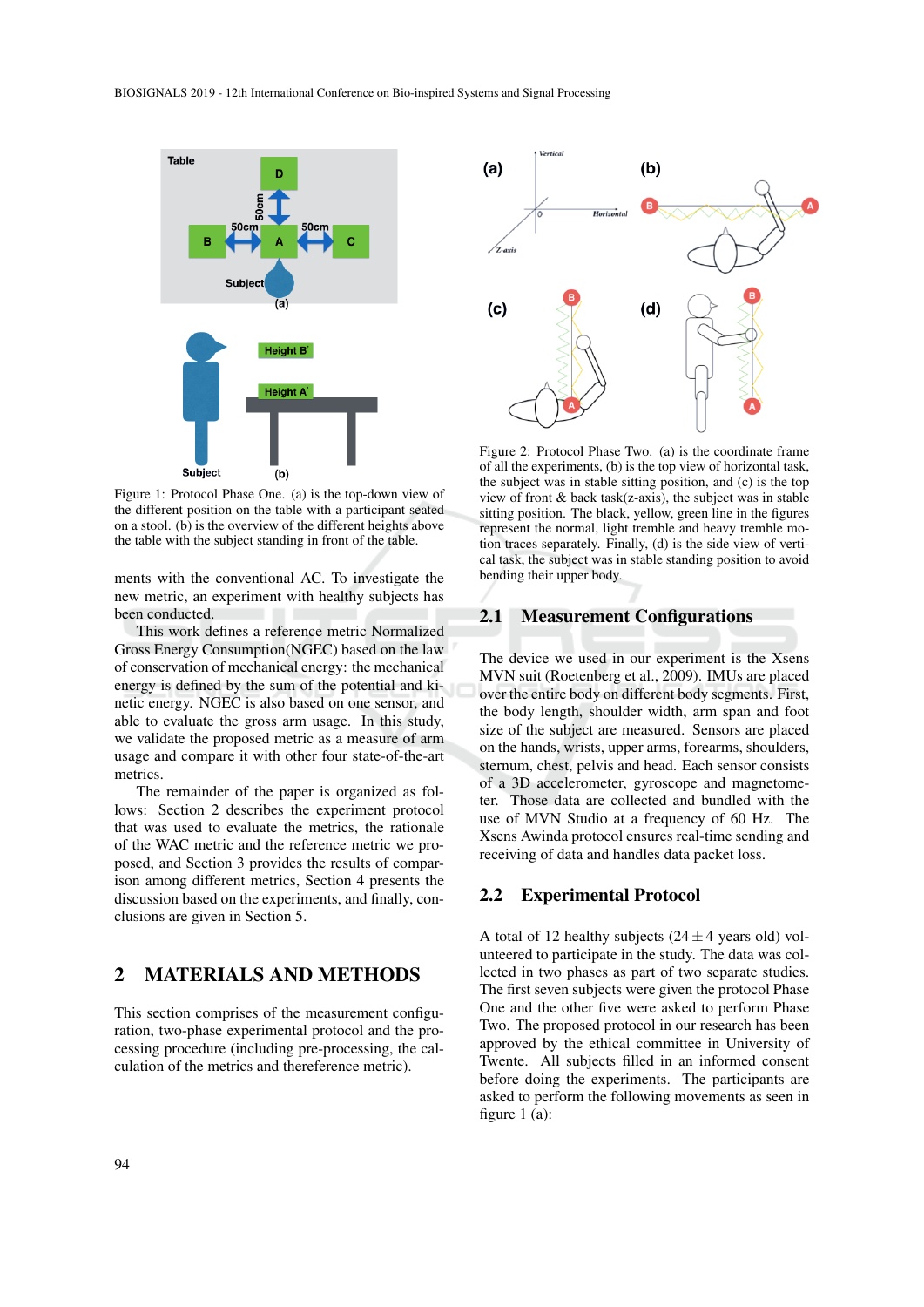

Figure 3: Complex task. Subjects were asked to move the object from A to B, C, D separately with three different motion types (normal, light tremble, heavy tremble).

- A−B−A−C−A−D−A;
- B−C−D−B−D−C−B;
- pick up the object from ground and place it at A and then pick up object from A and move it to ear, finally put it back to A.

Then based on figure 1 (b), the motion sequences can be grouped into the following three sections:

- Lift the object to height B' and lower it back to height A'– Move object from height A' to height B' (place it at height B') – Move object from height B' to height A';
- at height A', move object A−B−A−C−A;
- Move object from A to D at height B'− Move object back to A− Use the dust cloth to clean the table by going forth and back once.

The second phase of our protocol is as shown in figure 2. This part consists of a horizontal task, vertical task, front& back task and complex task. In the first three tasks, subjects were asked to move a small ball from point A to point B along different routes (black, orange, green line in figure 2) in order to mimic different smoothness degree of movements (motion types). In the fourth task, subjects were asked to move the ball along the diagonal of all three planes, as seen in figure 3 and also with three motion types (normal, light tremble and heavy tremble). The routes in the fourth task were selected by the subjects. All tasks were done three times. Before each task, there was a short break before starting.

## 2.3 Weighted Activity Counts

Decomposition of the complicated motion makes it possible to use euler angles to estimate the position during the arm movement. Based on IMUs system, acceleration and angular rate from sensors were used to estimate the forearm orientation relative to the earth

referential frame. For this purpose, the gradient descent orientation filter proposed by Madgwick et al. (Madgwick et al., 2011) was selected. The algorithm fuses sensor measurements of angular rate and gravity into an optimal orientation estimate. It also assures convergence from initial conditions and compensates for drift in a vertical plane. In this algorithm, the weighting of the accelerometer measurements in the error correction β according to the definition in (Madgwick et al., 2011). We set β to  $0.03$ as proposed by Madgwick (Madgwick et al., 2011). After that, the algorithm calculates the orientation value by numerically integrating orientation change rate. Then, the estimated orientation change rate is computed as the rate of change of orientation measured by the gyroscope, and the magnitude of the gyroscope measurement error β, which is removed in the direction based on accelerometer and magnetometer measurement (Madgwick et al., 2011). The filter outputs orientation in a quaternion representation  $q = [q_0, q_1, q_2, q_3]$ . The euler angles  $\phi$ ,  $\theta$ , and  $\psi$  can then be computed from these quarternions. Variance reflects the average distance from each point to the average value in the whole motion procedure. In that case, we use all the three angles' variances to describe the smoothness of the movement. Here,

$$
N = f_s \cdot E \, poch \tag{1}
$$

where  $f_s$  is sampling frequency in Hz; Epoch is duration of each movement in second, and the preparation time of the movement should not be counted in Epoch. Then, we define the Smoothness Degree (SD) of the data points in the observation period as:

$$
SD = \frac{variance(\phi) + variance(\theta) + variance(\psi)}{3}
$$
\n(2)

According to equation 2, when the movement shows large variance in  $\phi$ ,  $\theta$ , and  $\psi$  then, the SD value will also be large, which shows that the movement contains certain degrees of tremble on one or more directions. The estimated SD is combined with the weight of conventional Activity Counts (AC). AC for epochs are calculated by equation 3 adapted from (Janz, 1994):

$$
AC = \frac{1}{N} \sum_{n=1}^{N} \sqrt{a_{x,n}^2 + a_{y,n}^2 + a_{z,n}^2}
$$
 (3)

Here  $a_{i,n}$  is the acceleration at time 'n' for the i-th axis, and 'N' is the total number of samples. Using the above, the Weighted Activity Counts(WAC) is defined as:

$$
WAC = SD \cdot AC \tag{4}
$$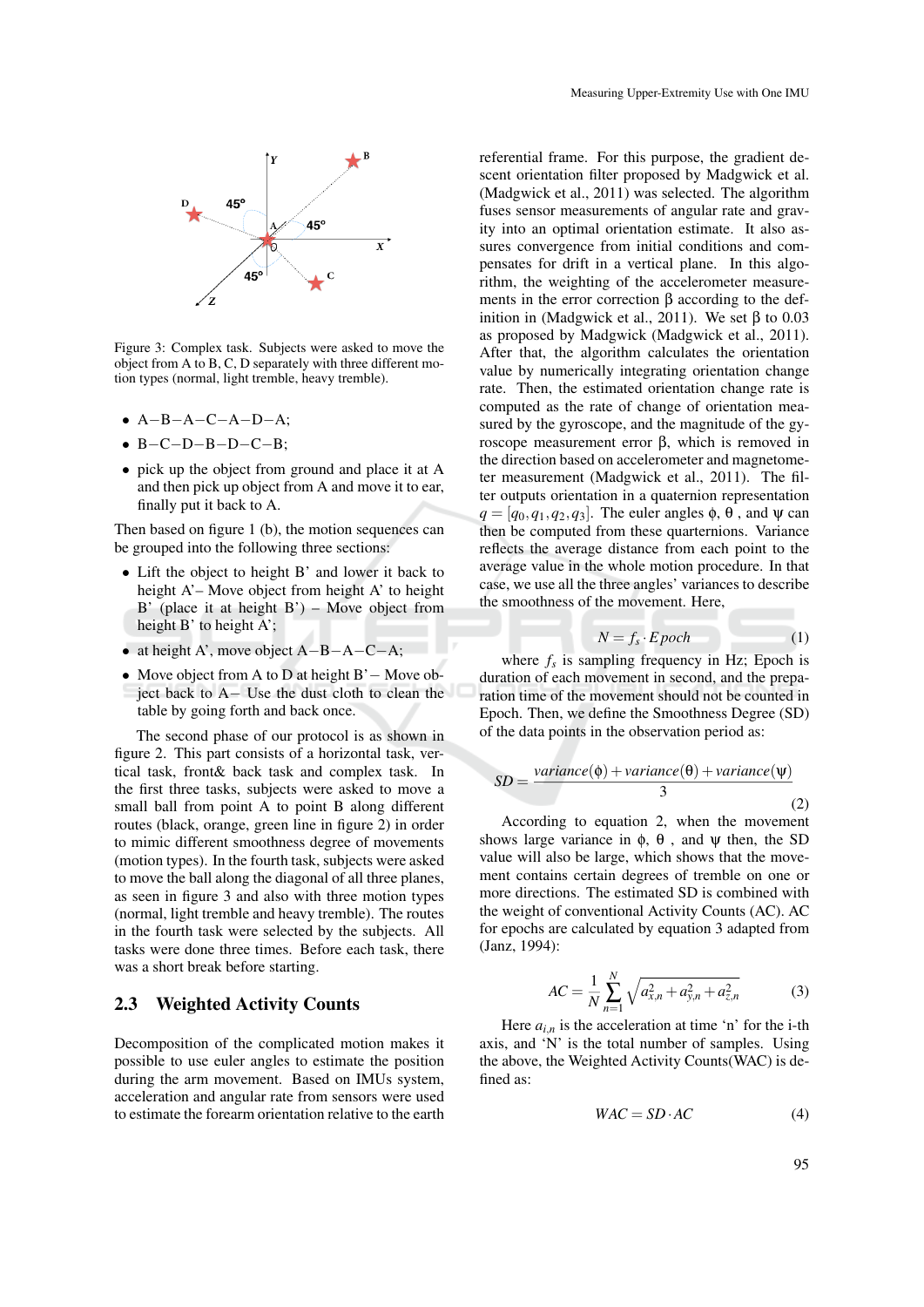In this equation, WAC combines the movement's quality SD and the intensity AC together to capture the smoothness degree of the movement.

## 2.4 Difference Acceleration Vector

Difference Acceleration Vector (DAV) is used to detect movement of the arm by using 3D accelerometers. The length of the DAV is calculated by subtracting a reference gravitational acceleration vector  $g(n)$ from the current acceleration vector  $a(n)$  and taking the norm of the resulting vector. DAV is defined as:

$$
\frac{1}{N} \sum_{n=1}^{N} \sqrt{(a_{x,n} - g_x)^2 + (a_{y,n} - g_y)^2 + (a_{z,n} - g_z)^2}
$$
\n(5)

DAV takes the difference of the acceleration vector compared to a reference position which already reduces the influences of gravitational acceleration and possibly noise. In that case, no filter is applied to the acceleration data when calculating the DAV (Klaassen et al., 2016).

## 2.5 Integral of Absolute Value of Acceleration

The Integral of Absolute value of Acceleration (IAA) was firstly described by Bouten et al (Bouten et al., 1994). Another known abbreviation of this method is IMA, the integral of the modulus of the acceleration. This method takes the integral of the absolute values of the acceleration measured by accelerometer, as the formula:

$$
IAA = \int_{t_0}^{t_n} |a_x| dt + \int_{t_0}^{t_n} |a_y| dt + \int_{t_0}^{t_n} |a_z| dt \qquad (6)
$$

The IAA metric is estimated by filtering the acceleration with a fourth order Butterworth zero phase low-pass filter with a cut-off frequency of 20Hz to attenuate the effect of frequencies that don't arise from voluntary movement as proposed by Bouten et al (Bouten et al., 1994).

### 2.6 Root Mean Square

Schasfoort et al., describes the usage of the upperlimb activity monitor (ULAM) (Schasfoort et al., 2002), combined with the calculation of the root mean square (RMS) (Bussmann et al., 2001). The RMS of the signal was calculated after the band-pass filtering (FIR, 0.3−16 Hz). Bussmann et al. (Bussmann et al., 2001), proposed this metric to measure upperlimb use from accelerometer data of the upper limb and intensity.

#### 2.7 Reference Metric (NGEC)

Estimate of energy of the movement using IMUs was proposed by Aleshinsky et al. (Aleshinsky, 1986) and Zaman et al. (Zaman et al., 2014). In order to simplify the system and make it possible to be used in obtrusive monitoring, we proposed Normalized Gross Energy Consumption (NGEC) as the reference metric. NGEC is based on the work done by Aleshinsky et al. (Aleshinsky, 1986) which calculates the kinetic energy consumption by using:

$$
E_{kin} = \frac{1}{2} \cdot m \cdot \sum_{n=1}^{N} |v_{2n}^2 - v_{1n}^2|
$$
 (7)

Where the absolute value means the energy consumption should always be positive during the movement and  $v_{2n}$  and  $v_{1n}$  represent the final and start velocity respectively. In order to evaluate the gross energy consumption, we derive  $E_{tot}$  as  $E_{kin} + E_{pot}$ , giving

$$
E_{tot} = \sum_{n=1}^{N} \left(\frac{1}{2} \cdot m \cdot \left| v_{2n}^2 - v_{1n}^2 \right| + m \cdot g \cdot (h_{2n} - h_{1n})\right)
$$
(8)

where  $h_{2n}$  and  $h_{1n}$  represents the final and start sensor position in global frame at adjacent points during the movement.

In the calculation of both of these energies, the mass is needed. This mass includes the mass of the participant's arm and the object that is being moved. Since this mass is unknown and differs per subject, it is also possible to calculate the specific energy in  $J/kg$ , giving  $NGEC = E_{tot}/m$ .

Before estimating the NGEC, the acceleration data from the sensors was high-pass-filtered at 0.3Hz in order to reduce the influence of gravity. Please noted that the rotational kinetic energy during the movements is not counted. In the following section, we compare the WAC with the other four metrics (IAA, RMS, AC, DAV).

In this section, data was processed and analyzed using MATLAB (MathWorks Inc., Natick, MA).

## 3 RESULTS

#### 3.1 Metrics Comparison

Using equation 3 and 4, combined with the acceleration data, we can get the value of AC and ultimately, WAC. Figure 4 presents the different WAC values among different motion types in each task.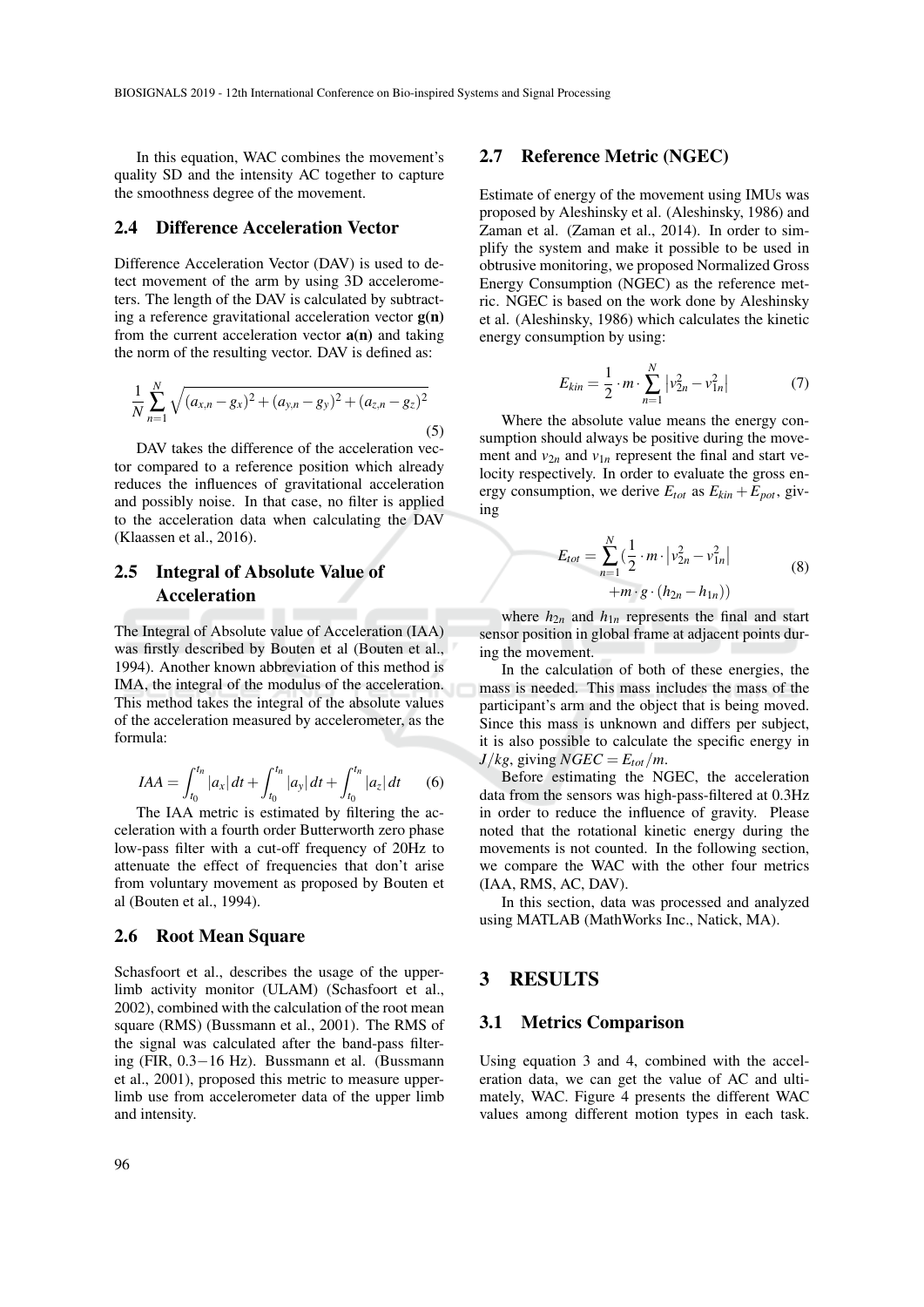

Figure 4: WAC value from hand worn sensor for different motions: left panel showing sitting and right panel showing the standing task.

Table 1: Comparing correlations among different metrics, based on NGEC for the hand worn sensor in Phase One,  $r > 0.7$  is boldened.

| Seq1       | #1   | #2 $&$ #3 | #4   | #5   | #6   |
|------------|------|-----------|------|------|------|
| WAC        | 0.82 | 0.90      | 0.90 | 0.90 | 0.95 |
| AC         | 0.44 | 0.39      | 0.46 | 0.51 | 0.47 |
| <b>DAV</b> | 0.10 | 0.57      | 0.56 | 0.19 | 0.21 |
| <b>TAA</b> | 0.93 | 0.73      | 0.83 | 0.93 | 0.92 |
| <b>RMS</b> | 0.15 | 0.07      | 0.13 | 0.06 | 0.04 |

Two phases of the protocol are validated separately. In Phase One, we compare the proposed metric WAC with the other four state-of-art metrics, including AC, DAV, IAA, RMS, as shown in Table 1. Based on the difficulty of the motions, six sequences are made. Sitting position: (#1) short distance, simple; (#2) a little bit difficult, long distance and (#3) up and down, more difficult; Standing position: (#4) up and down; (#5) horizontal motion, short distance and (#6) forth and back motion, short distance.

For the Phase Two of the protocol, the correlation value when doing different tasks are compared in Table 2 with high correlation coefficient value  $(r > 0.7)$ marked in bold. The performance of the other four conventional metrics is presented in Table 2. Finally, we compare the correlation value (WAC and NGEC) among different motion types (normal, light tremble, heavy tremble) in Table 3. And Table 4 shows the SD value of the three measurements. The trend between WAC and motion type is seen in Figure 5.



Figure 5: WAC value from hand worn sensor for different motions: left panel showing simple and right panel showing the complex tasks.

## 3.2 Optimal Sensor Placement

To explore the optimal position of the sensor, the same processing procedure was done by using the data from forearm and upper arm respectively. The results are provided in Table 5.

## 4 DISCUSSIONS **EXAMPLE**

#### 4.1 Summary of Assessment Results

This paper focuses on the assessment of arm usage in remote rehabilitation system by using wearable sensors. Since the multi-sensor systems maybe unsuitable for daily life (Burke et al., 2009), WAC is developed based on a single sensor. This metric combines the activity count metric for upper extremities with a smoothness metric. Based on the results of our experimental protocol, the following three main discussion points are focused in this paper:

- The performance of the proposed metric WAC under different tasks.
- The comparison among state-of-the-art metrics.
- The optimal placement for the sensors to assess the movements.

A two-phase protocol are designed to investigate the assessment capability of WAC. In the first phase of the protocol, subjects were asked to move an object along the fixed path to mimic the simple movements of patients. While in the second phase of the protocol,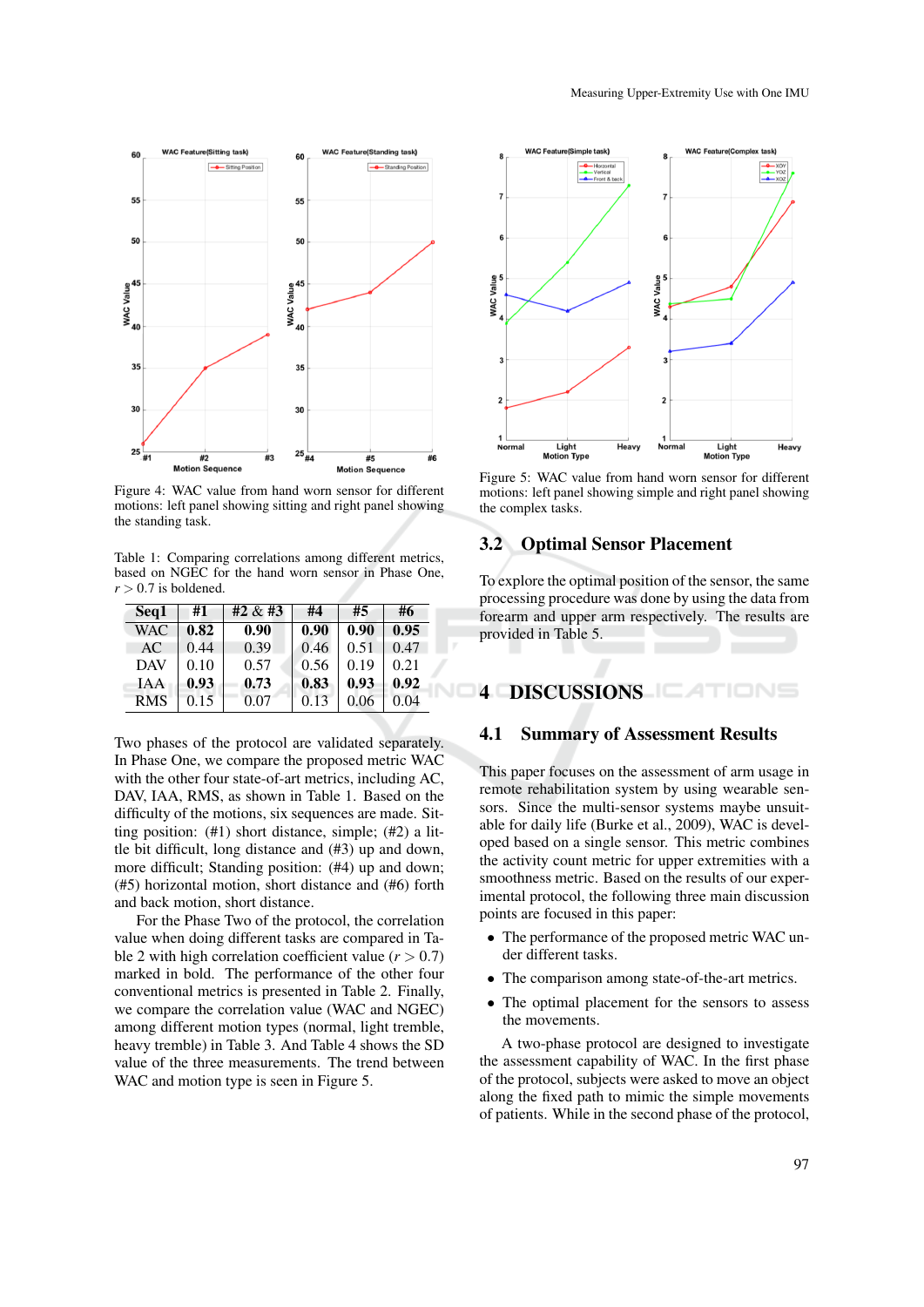Table 2: Comparing correlations among different metrics, using NGEC as reference for the hand worn sensor, for Phase Two.  $r > 0.7$  is boldened.

|            | <b>Horizontal</b> | Vertical | <b>Front &amp; Back</b> | XOY  | YOZ  | XOZ  |
|------------|-------------------|----------|-------------------------|------|------|------|
| WAC        | 0.72              | 0.87     | 0.82                    | 0.99 | 0.96 | 0.93 |
| AC         | 0.01              | 0.25     | 0.38                    | 0.05 | 0.10 | 0.14 |
| <b>DAV</b> | 0.53              | 0.68     | 0.13                    | 0.26 | 0.16 | 0.18 |
| <b>JAA</b> | 0.84              | 0.87     | 0.98                    | 0.94 | 0.94 | 0.92 |
| <b>RMS</b> | 0.01              | 0.50     | 0.02                    | 0.18 | 0.21 | 0.06 |

HN

Table 3: Comparing correlation among tasks and motion types.  $r > 0.9$  is boldened.

|              | Normal | Light | Heavy | Total |
|--------------|--------|-------|-------|-------|
| Horizontal   | 0.97   | 0.73  | 0.33  | 0.72  |
| Vertical     | 0.88   | 0.45  | 0.53  | 0.87  |
| Front & Back | 0.98   | 0.86  | 0.61  | 0.82  |
| <b>XOY</b>   | 0.96   | 0.92  | 0.76  | 0.99  |
| YOZ.         | 0.93   | 0.96  | 0.96  | 0.96  |
| XOZ          | 0.95   | 0.87  | 0.94  | 0.93  |

Table 4: Variances of Euler angles for the horizontal test.

| <b>Motion Type</b> | ⋒    | H     | ⋒    | <b>Average SD</b> |  |  |
|--------------------|------|-------|------|-------------------|--|--|
| Normal             | 4.10 | 6.36  | 0.05 | 3.50              |  |  |
| Light              | 1.23 | 28.32 | 0.26 | 9.93              |  |  |
| Heavy              | 8.65 | 35.47 | 0.65 | 14.92             |  |  |
|                    |      |       |      |                   |  |  |

a 3D task was assigned to mimic the movements of stroke patients in their daily life.

### 4.2 Task Assessment

In Table 1 and 2, we compared WAC with the other existing arm usage metrics under the two phases separately. The results of the first experiment show that WAC and IAA have the highest correlation with selected reference NGEC for all movements (Table 1). For the Phase Two, the comparison among different metrics is shown in Table 2, in which the WAC is compared with IAA, DAV and AC. Both the IAA and WAC have better performance (correlation value is higher). Moreover, when taking a close look at the value, we can find IAA is better when assessing simple movements. For example, in Table 2, during the XOY, YOZ or XOZ task, WAC shows higher correlation than IAA, whereas during the Horizontal, Vertical or Front & back tasks, IAA is better. Meantime, the RMS metric show the lowest correlation for all experiments. For DAV, the highest value (0.68) appears when doing Vertical tasks in phase two and the poorest value appears when doing sequence 1 (#1) tasks. Based on the principle of WAC, the smoothness (or variance from it) of the motion adds weights on AC and improves the influence of motion quality on the metric. Hence, from Table 2, conventional AC and WAC show large differences in correlations with NGEC. The average correlation value of AC is 0.16, which is almost six times less than WAC. Also, in Table 1, when doing simple tasks, the difference between the two is down 1.96 times. Overall, WAC shows advantages when assessing arm usage in the complicated tasks.

The same conclusion can be summarized from Table 3. We divided the Phase Two tasks into different groups (Horizontal, Vertical, Front & back, XOY, YOZ, XOZ). The result shows that when doing more complicated tasks (XOY, XOZ, YOZ), the correlation value between the metric and NGEC is higher than the other tasks. Especially, the highest value (0.99) appears at XOY tasks and the least value 0.71 is seen for Horizontal tasks. Also, here we considered three types of motion (Normal, Light, Heavy tremble). When doing normal tremble movements, all the tasks except Vertical tasks are able to get great results (correlation value more than 0.98). The lowest value of 0.33 appears when the subjects do the heavy tremble during Horizontal tasks to mimic the patients, in which only the starting and ending points of the whole motion trace are fixed. While for the multi-type motion (the mixture of Normal, Light, Heavy tremble), the result shows higher correlation  $(> 0.7)$ .

Next, we focus on the metric WAC and our reference metric NGEC. Firstly, to see the relationship between WAC and motion types more clearly, we generate the line graph for both the two phases. In figure 4 (Phase One), we group the six sequences by the degree of difficulty of the motions. As the motion becomes more complicated, the WAC value increases. Also, in figure 5 (Phase Two), the motion type changes from normal to heavy tremble, the WAC value increases. In both simple tasks (Horizontal, Vertical, Front & back) and complex tasks (XOY, XOZ, YOZ) cases, WAC is available to show the difference when the motion type is changing.

The difference between NGEC and WAC should also be noted. WAC combines the typical feature of AC and motion smoothness which addresses the question of arm quality during the rehabilitation. The al-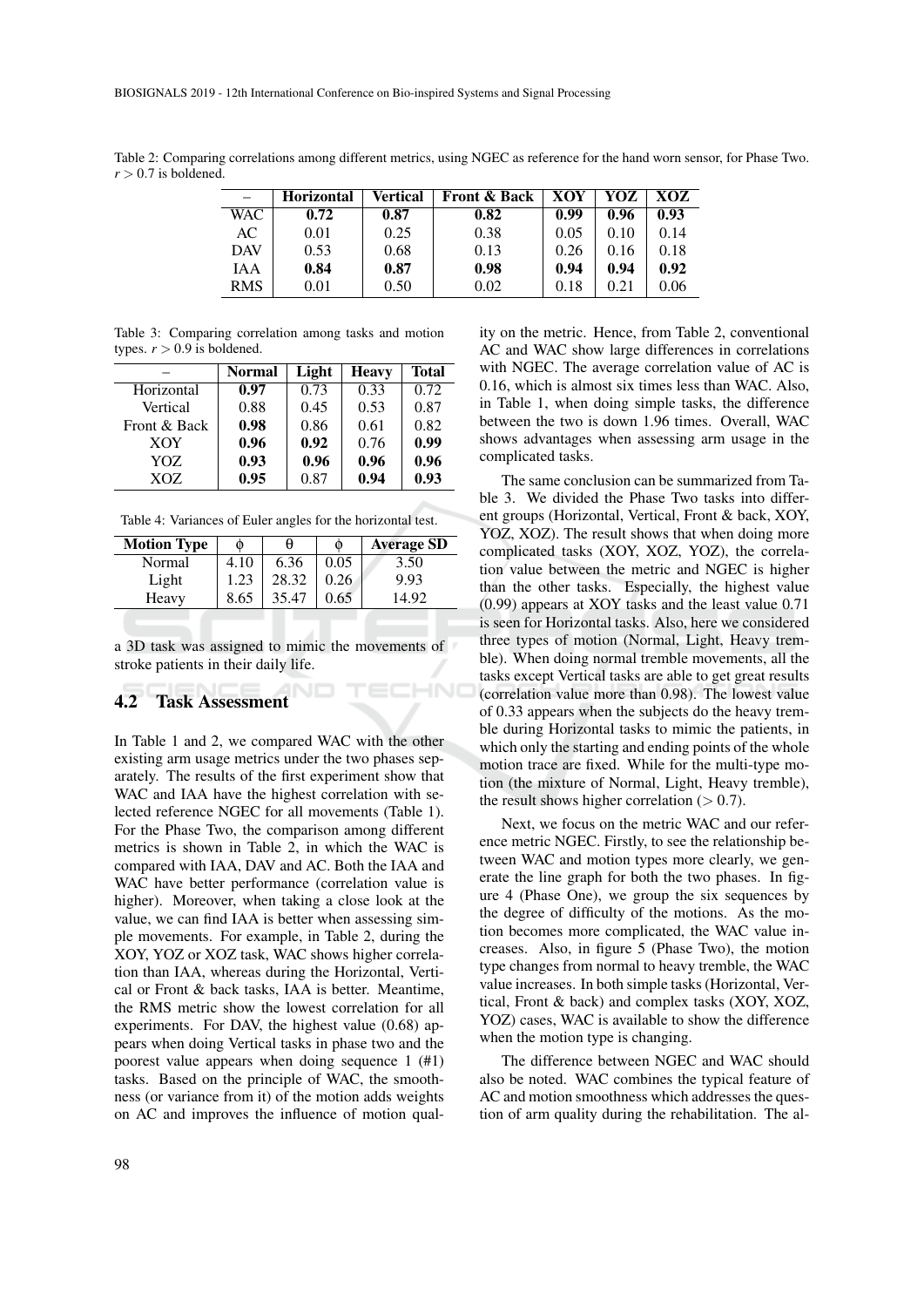Table 5: Comparing correlations between sensor placement and task, for all five subjects, and all kinds of motion types.  $r > 0.9$  is boldened.

| <b>Placement</b> | <b>Horizontal</b> | <b>Vertical</b> | <b>Front &amp; Back</b> | XOY  | YOZ  | XOZ  |
|------------------|-------------------|-----------------|-------------------------|------|------|------|
| Hand             | 0.72              | 0.87            | 0.82                    | 0.99 | 0.96 | 0.93 |
| Fore Arm         | 0.90              | 0.96            | 0.99                    | 0.98 | 0.86 | 0.91 |
| Upper Arm        | 0.83              | 0.78            | 0.99                    | 0.98 | 0.79 | 0.99 |

gorithms used on the WAC do not require a full body biomechanical constraint, such as that needed for the NGEC. The NGEC requires transformation of accelerations measured in the sensor frame to body frame, and estimation of positions, which is complex and requires more than one IMU. Therefore, NGEC, though easy to interpret, is more computationally intensive than WAC.

## 4.3 Optimal Sensor Placement

In Table 5 we compared the influence of sensor location on the correlation with the reference metric. Hand-worn sensor has better correlations when doing the complex task, while the forearm-worn sensor is better when doing the simple task  $(r > 0.9)$ . This suggests that the hand worn sensor is a preferable option in daily life. However, from the perspective of user friendliness, the forearm or wrist could be the preferred location.

AND

ECHN

### 4.4 Future Work

Following from the discussion above, recommendation for the future research can be done. No feasibility study on stroke patients has been done in our work. We collected the data from healthy subjects and assigned typical tasks to mimic the stroke patients. Further validation with patients is required. Besides, both the two phases experiments require the subject to do the tasks without any ambulatory activities, either in standing or sitting position. The hand-worn sensor is sensitive to any kind of movements, e.g. the arm swinging during the ambulatory. These movements are inevitable for the patients during their daily life. Further exploration on this topic should is also worth to pay attention.

### 5 CONCLUSIONS

Daily-life monitoring for stroke patients is essential for the rehabilitation therapy. Efficient and convenient remote rehabilitation system is necessary for the patients in the home environment. One of the challenges in the analysis of patients' daily-life performance, compared to the assessment through standardized clinical tests in the hospital environment, is the development of metrics for quantifying the movements at home. In this work, we proposed a metric that combines both the motion's smoothness and the quantity together to describe arm usage. In order to validate the metric, we put forward normalized gross energy consumption to evaluate the physical energy during the movement. WAC uses a single sensor setup and is desirable as the convenience and usability it provides to the stroke patients. The results of both the simple 2D task and complex 3D task show good performance  $(>0.9)$  when compared to NGEC. WAC value also has relationship with motion types, which provides possibility for detailed monitoring of patients' daily rehabilitation.

## ACKNOWLEDGEMENTS

This work is part of the Perspectief programme NeuroCIMT with project number 14905 which is (partly) financed by the Netherlands Organisation for Scientific Research (NWO). The authors would like to thank Dr. Hans Bussmann (Erasmus MC University Medical Centre Rotterdam, Department of Rehabilitation Medicine) for his advice on this work and Lian Beenhakker (University of Twente) who collected the data that was used in Phase One.

## **REFERENCES**

- Aleshinsky, S. Y. (1986). An energy 'sources' and 'fractions' approach to the mechanical energy expenditure problem–i. basic concepts, description of the model, analysis of a one-link system movement. *Journal of Biomechanics*, 19(4):287–293.
- Bouten, C. V., Westerterp, K. R., Verduin, M., and Janssen, J. D. (1994). Assessment of energy expenditure for physical activity using a triaxial accelerometer. *Medicine & Science in Sports & Exercise*, 26(12):1516–23.
- Burke, J. W., Mcneill, M. D. J., Charles, D. K., Morrow, P. J., Crosbie, J. H., and Mcdonough, S. M. (2009). Optimising engagement for stroke rehabilitation using